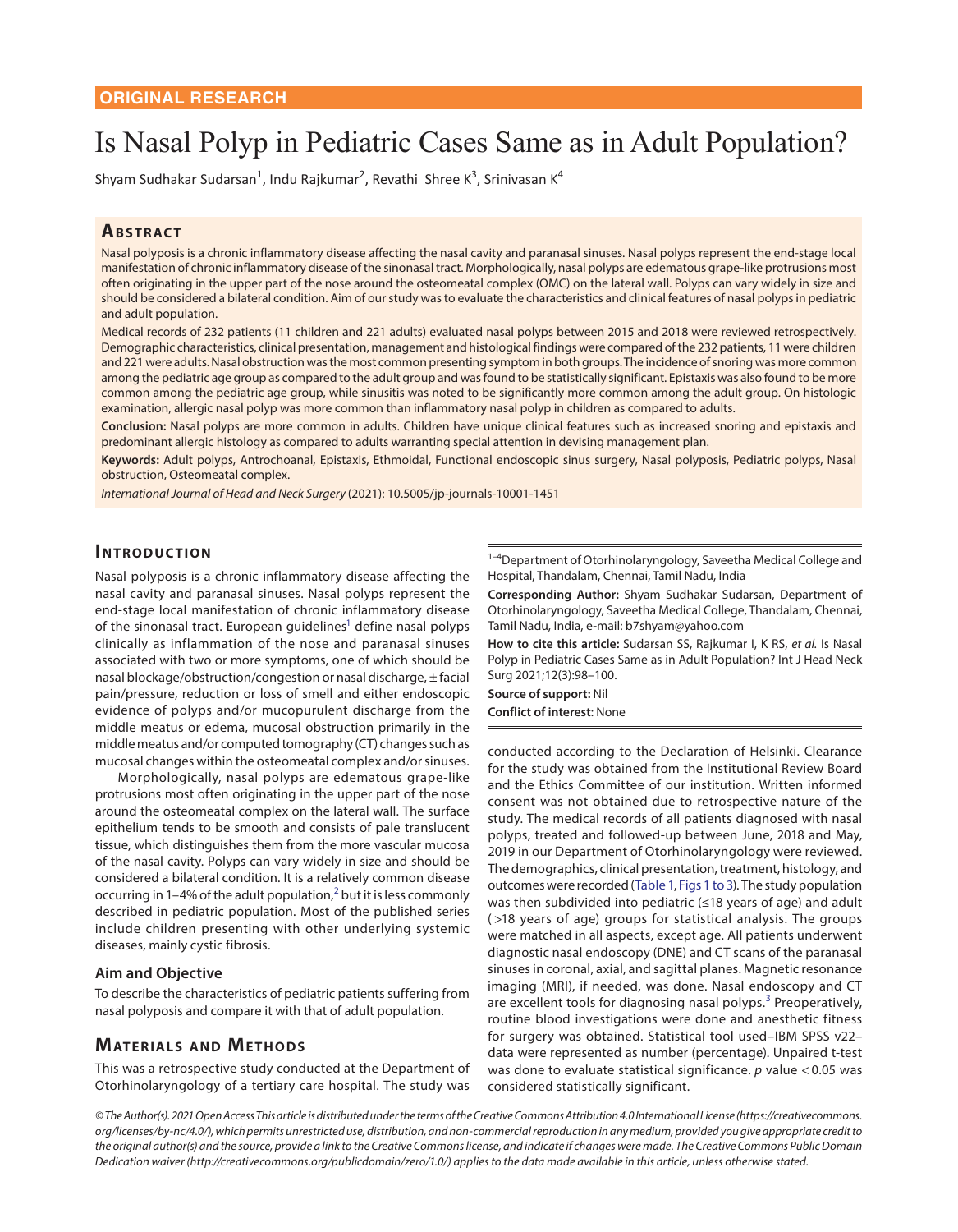<span id="page-1-0"></span>

| Table 1: Demographic details |                    |                 |         |  |  |  |
|------------------------------|--------------------|-----------------|---------|--|--|--|
| Parameter                    | Pediatric $n = 11$ | Adult $n = 221$ | p value |  |  |  |
| Male                         | $7(63.6\%)$        | 145 (65.6%)     | 0.001   |  |  |  |
| Female                       | 4 (36.4%)          | 76 (34.4%)      |         |  |  |  |
| Nasal obstruction            | 11 (100%)          | 206 (93.2%)     | 0.001   |  |  |  |
| Nasal discharge              | $9(81.8\%)$        | 184 (83.2%)     | 0.001   |  |  |  |
| Allergy                      | 4(36.3%)           | 36 (16.2%)      | 0.001   |  |  |  |
| Epistaxis                    | 8 (72.7%)          | 124 (56.1%)     | 0.001   |  |  |  |
| Sinusitis                    | 10 (90.9%)         | 128 (57.9%)     | 0.001   |  |  |  |
| Headache                     | $3(27.2\%)$        | 192 (86.8%)     | 0.001   |  |  |  |



<span id="page-1-1"></span>**[Fig. 1:](#page-0-1)** Pediatric gender distribution



**Fig. 2:** Adult gender distribution

Surgery was performed under general anesthesia after written informed consent. The first stage was the removal of the intranasal portion of the polyp, usually with microdebrider to identify the origin of the lesion from the middle meatus. Following this, a partial inferior uncinectomy and a middle meatal antrostomy were performed. In adult patients, inferior turbinectomy and uncinectomy followed by middle meatal antrostomy were done. Frontoethmoidectomy and sphenoidotomy were done if involved. Nasal packing was done immediately after surgery and was retained up to 24–48 hours after surgery.



**Fig. 3:** Type of presentation in pediatric and adult population

After the surgical removal of nasal polyps, all excised lesions were histopathologically studied (hematoxylin and eosin staining) by the pathologist to confirm the diagnosis and also to evaluate potential histological characteristics of nasal polyps in adults and children. All patients received broad-spectrum antibiotic therapy for 1 week after surgery. Saline irrigations were recommended until the nasal mucosa completely healed. Patients were usually discharged after 4 or 5 days postoperatively. The first endoscopic consultation was usually performed 1 week postoperatively. Subsequent follow-up endoscopic examinations (using 0°and 45°rigid nasal scopes) were set at 1, 3, 6 months and 1 year after surgery, and then annually in order to detect recurrences.

## **RESULTS AND DISCUSSION**

A total of 232 patients were included in this study out of which 221 belonged to adult population and 11 patients belonged to pediatric population. In adult population, male:female ratio was 1.9:1 with male preponderance. In pediatric population also, male:female ratio was 1.7:1 with male preponderance. In pediatric population, all 11 patients were found to have antrochoanal polyps; whereas, in adult population, 175 patients had ethmoidal polyps and 46 patients had antrochoanal polyps ([Table 2](#page-2-3)). In a similar study done by Aleksandar Perić et al.,<sup>[4](#page-2-4)</sup> 78 patients with choanal polyps were included out of which 22 (28%) patients were children and 56 (72%) patients were adults. Antrochoanal polyps are found more frequently in children than adults and represent up to 42% of all nasal polyps in children and 4-6% in adults.<sup>5-7</sup>

<span id="page-1-3"></span><span id="page-1-2"></span>The most common presenting complaint in both adult and pediatric population was found to be nasal obstruction